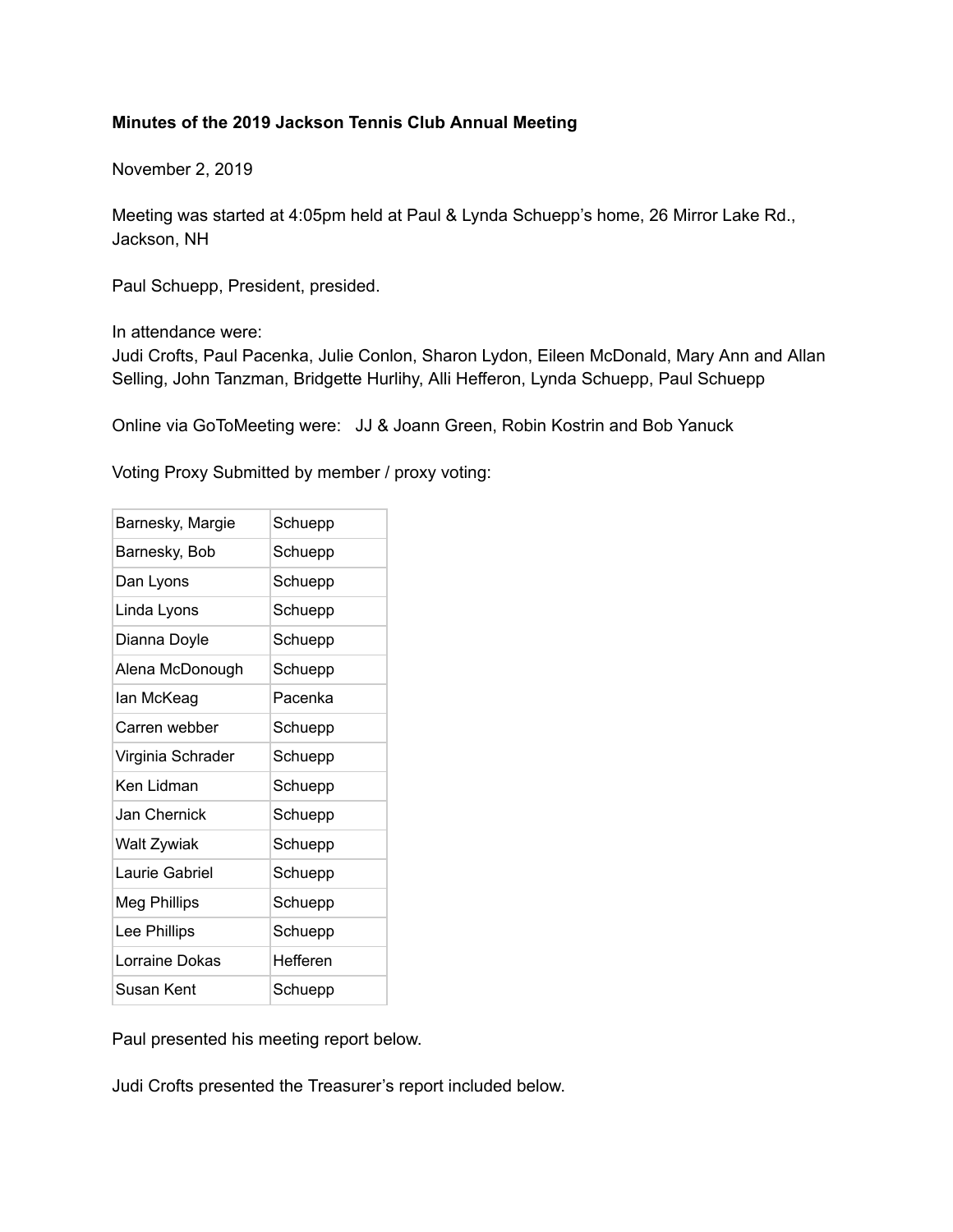Paul presented and reviewed the new 2020 officers candidates. Also shown below.

Paul asked for a motion to vote. Alan Selling made a motion to vote for the candidates. Sharon Lydon second the motion. Paul requested all those who favor the candidates for office vote. The vote was unanimously approved of the new candidates for President Paul Schuepp, VP Paul Pacenka, Julie Crots Treasurer and Julie Conlon Secretary for 2020.

## Paul requested an questions or comments.

Eileen McDonald acknowledged gratitude to Paul Schuepp for his job as President in 2019. Judi Crofts recommended if we use the JTC cash reserve for capital improvements that we do no go below \$15,000. Judi also recommended we consider doing a fund raiser and she noted to those concerned that we can be profitable as a non profit as long as we do not disburse the profits outside of the club.

Paul suggested we consider expanding the maximum number of members the club can support to more than 120, which would take a by law resolution change and voted by the membership.

Paul adjorned the meeting at 4:45pm

-------------------------------------------------------------------------------------------

## **2019 Annual Jackson Tennis Club Membership Meeting Report**

November 2, 2019 4pm - Schuepp Home, 26 Mirror Lake Rd. , Jackson, NH

Agenda - Presented by Paul Schuepp

- President's report
- Treasurer's report
- Other committee reports
- 2020 Officer Candidates
- Vote for 2020 Officers

### **President's Report:**

2019 State of the Club, Season Events and Accomplishments

### *Membership*

We were able to achieve an almost full membership of 118 this year only down by 1 compared to 2018. Though we lost 29 who did not return from 2018 we were able to attract 28 new members again.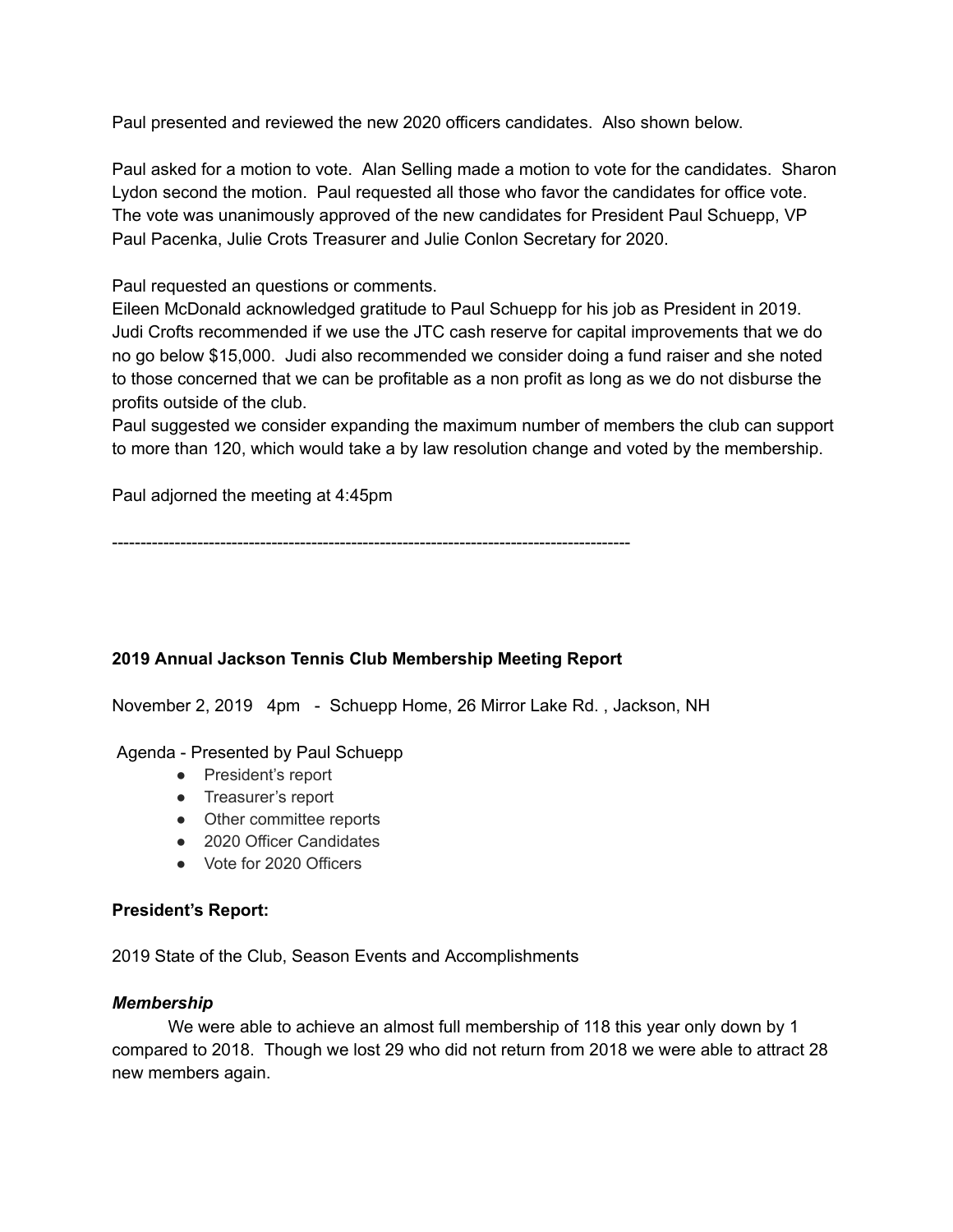- 2019 118 Members (vs 119 Members in 2018)
	- 55 Women
	- 63 Men
	- 28 New Members
	- 90 Returning Members
	- 29 Members did not return from 2018

Overall from input from the membership there is satisfaction with the club and hopefully the membership will settle down and not loose as many going into 2020. The low new membership dues has been a success in attracting new members, and it is also a low barrier for those who want to just try it for one year. Despite the membership of 118 our court utilization is quite low, so we may consider increasing the membership capacity past 120. Certainly we see the included JTC activities and benefits in a membership have been a boost.

## *Activities*

2019 season supported a healthy set of events and activities including:

5 Tournaments (burgers on the grill at Jackson & no cost to members) June 29th - Doubles Mixed Scramble July 28th - 1st Annual Vintage Mixed Doubles Guests Aug 10th - Mens Womens Doubles Member Guests Aug 18th - JTC Bridgton Challenge at Bridgton (JTC won, playing 2020 at JTC) Sept 7th - Club Doubles Members Championship

- Pro Clinics by Chris Chaffee and later Duncan Yarworth No costs to members 4 clinics per month, Skills and Cardio, 16 total
- June 28 USTA Net Generation Advantage Kids Program Free Successful attendance - 19 kids ages 8-12
- Womens Tuesday Morning Doubles thank you Sharon Lydon and Lorraine Dokas for Coordinating and driving the womens group

Mens Wednesday Evening Doubles - round robin, random play & social Mens Monday Evening Singles - tried, but not well attended

TGIF Open Round Robin Mixed Doubles & After Social was a very active program Which brought out up to a dozen members every Friday. Fall TGIFs enhanced with Firepit social into the late evening.

End of Season Social Party - on US Open Mens Finals Match at Schuepp's House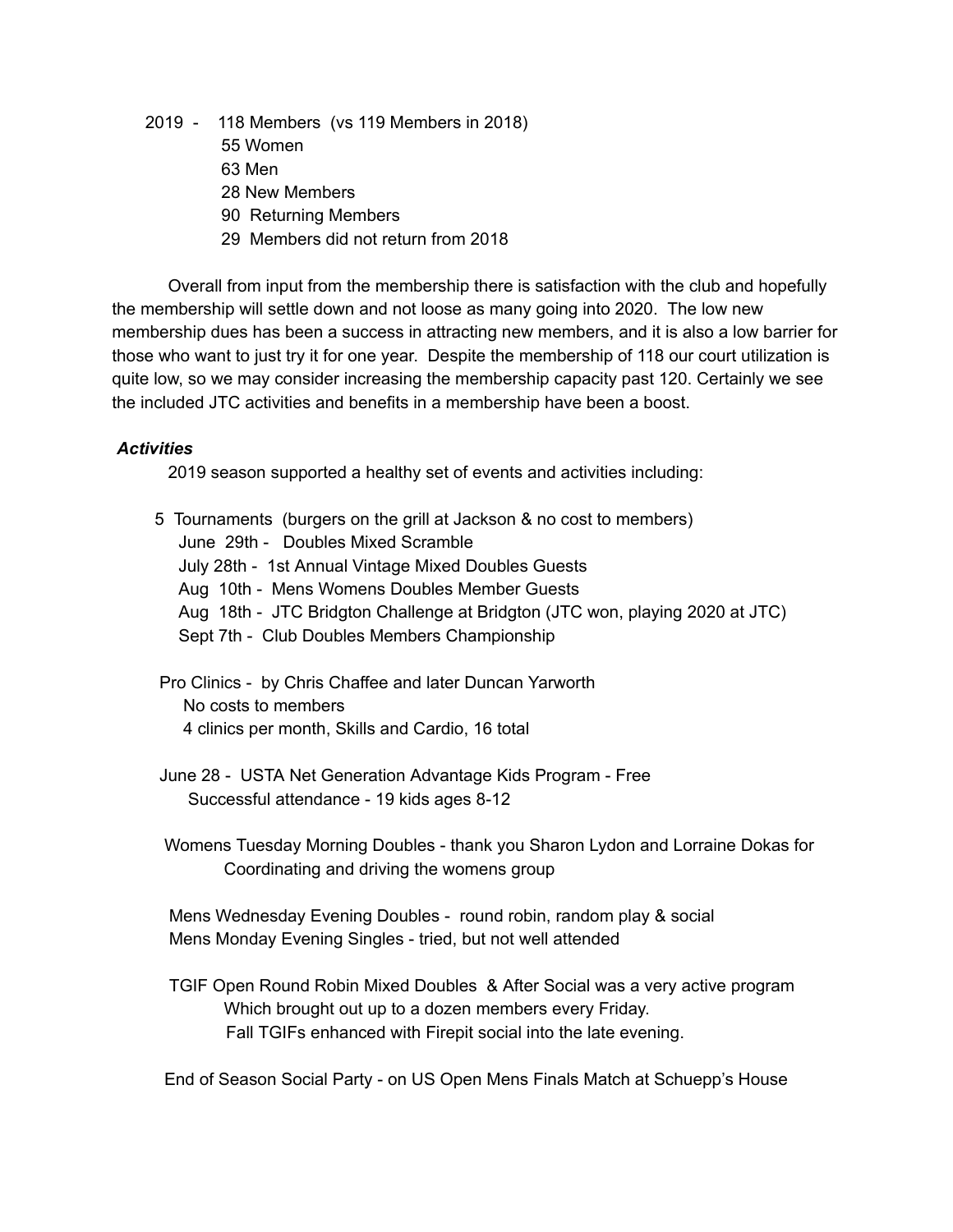### *Additions to JTC*

In 2019 we added a few items for the convenience of our members including:

Kourts app for smartphone court reservation system 6 New Outdoor Chairs (donation) Outdoor Firepit (donation) New Lines Broom New Coffee pot clubhouse Microwave Oven (donated by Terry Butler) Repainted Bulletin Board

Recycle Balls Donation Program - a successful program now in place to support Being Green. Thank you to the members for contributions to this program And keep recycling your tennis balls!!

Overall the health and well being of the Club, members and facilities is excellent. We are looking forward to more improvements operationally, tennis activity, quality of facilities and growth.

Thank you to the many volunteer members who help us open and ready the courts and grounds in the Spring and then close and winterize the courts in October...including today, Nov 2nd. Day of tennis, and pulled lines/nets court 1 closed.

So, overall the 2019 season was more active with new faces and friends and everything operating smoothly. For 2020 I believe we will continue with the same activities, events, clinics, tournaments. We need to focus even more on organized play with mens and womens leagues.

It was a great season at JTC. Thank you to all the membership for active participation, support and GREAT TENNIS!

========================================

| <b>Draft Treasurer's Report</b> |  |
|---------------------------------|--|
| <b>Jackson Tennis Club</b>      |  |
| 11/1/18-10/31/19                |  |
|                                 |  |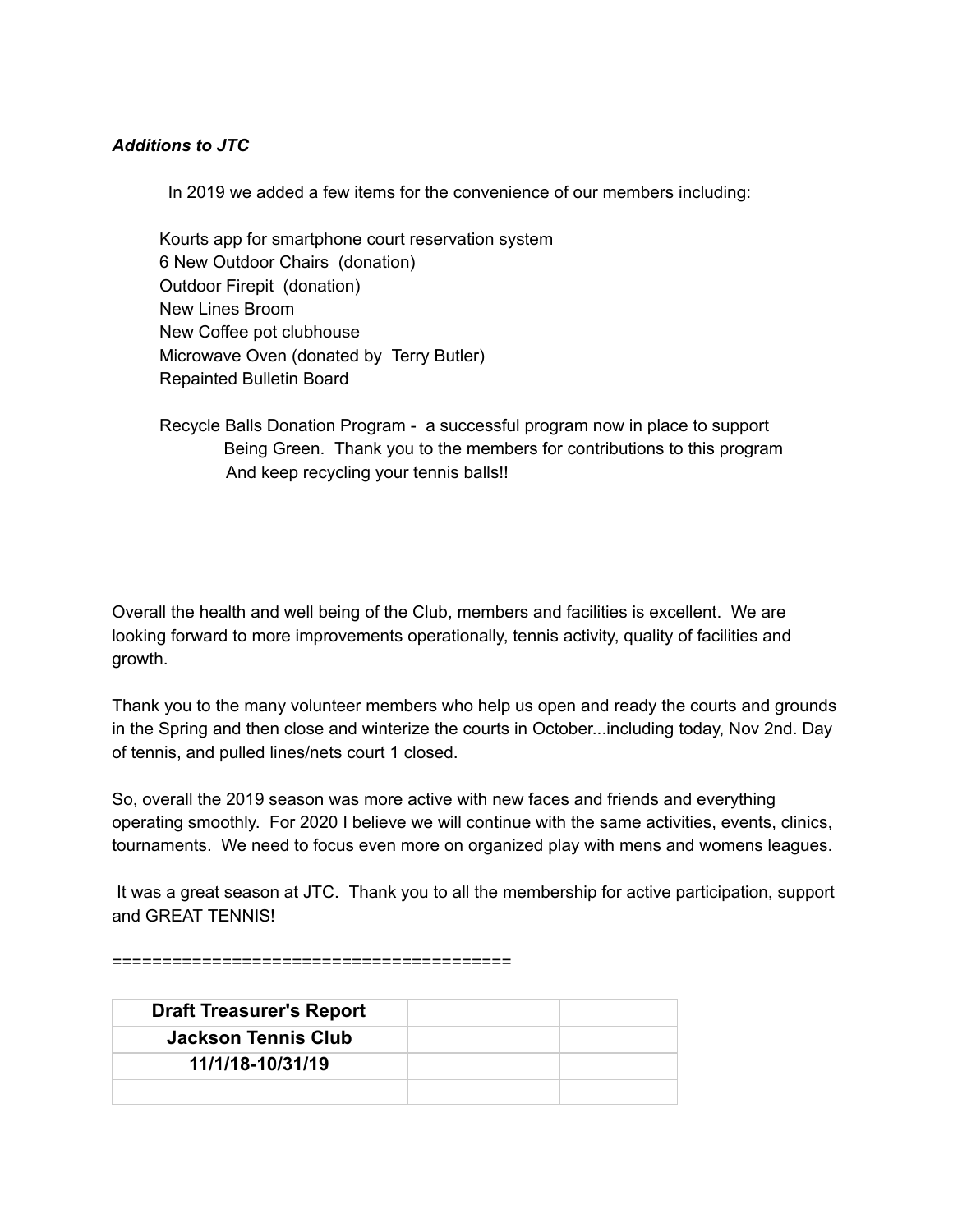| <b>Beginning Cash Balance 11/2018</b> |           | 18,503.31 |
|---------------------------------------|-----------|-----------|
|                                       |           |           |
| <b>Income</b>                         |           | 12,602.19 |
| Memberships                           | 11,933.50 |           |
| Misc. Income                          | 668.69    |           |
|                                       |           |           |
| <b>Expenses</b>                       |           | 13,101.14 |
| <b>Facility Maintenance</b>           | 6,051.50  |           |
| Insurance                             | 1,266.30  |           |
| Real Estate Taxes                     | 1,985.00  |           |
| <b>Tennis Pros</b>                    | 1,525.00  |           |
| <b>Utilities</b>                      | 832.91    |           |
| Misc. Expenses                        | 1,130.43  |           |
| <b>Prepaid Expenses</b>               | 310.00    |           |
|                                       |           |           |
| <b>Ending Cash Balance 11/2019</b>    |           | 18,004.36 |
| Checking                              | 5,349.06  |           |
| Savings                               | 7,608.51  |           |
| CD                                    | 5,046.79  |           |

In 2019 our membership income from 118 members was \$95.00 less than 2018, so we maintained our membership income. Miscellaneous income accounts for sales of tennis balls, hats and guest fees. We did not charge for clinics or tournaments.

In the expenses shown for 2019 we have made provision to include remaining utilities and taxes through Dec. 31.

Facility maintenance was higher with additional expenses of replacing the line tapes on court 1 (\$400), replacing the irrigation system control valves and replacing the water source filter, and repairing the failed septic leach field.

Tennis Pros expenses was contracting to Chris Chaffee and Duncan Yarworth for holding members 16 clinics and running the 4 tournaments.

Insurance includes property liability, D&O and blanket liability from USTA CTA. Miscellaneous expenses include food and beverage for the tournaments, tennis balls, trophy mugs, dues and subscriptions.

Considering our membership dues structure, we lowered them significantly in 2018 and brought our membership up to where we expect it should be. We kept the same low rates for 2019 and had about the same membership size. We are considering keeping the rates the same for new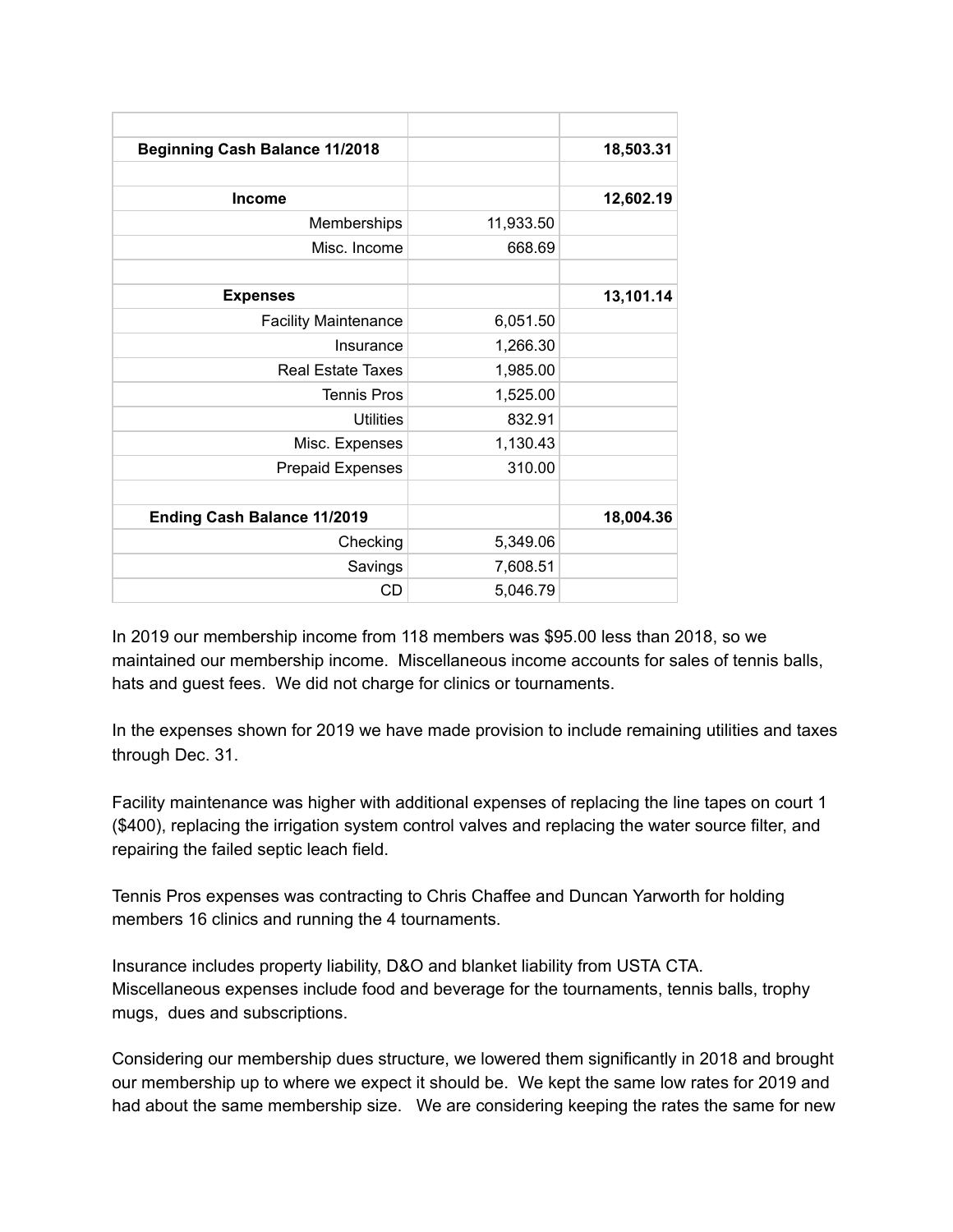members incentive and continuing members structure of individual, couple and family. At this level of membership income we just cover our normal expenses.

However, we will have to do a few capital improvements over the next 3 years including a full replacement of the courts fence posts, fencing and gates.

Thanks to members who have volunteered to work to save us expenses such as Bill and Paul on the spring septic system problems, pulling the tapes in the fall by the members, avoiding costs such as this meeting place.

Our ending cash balance is \$18,004. We can use some of our cash reserve for capital improvements but we should maintain at least a buffer of \$15,000. For 2020 it may be time to do a fund raiser to build up our reserves for needed capital improvements.

## **Other committee reports…**

## Grounds Maintenance

Maintenance of the grounds and courts was supported by Paul Schuepp, Bill Prushinski, Bob Yannuck. We made some progress on the courts this year…

- 1. Won the war against the ants with a granular ant pestiside
- 2. Bob and some others killed and kept up with the weed infestations
- 3. Sprinkler heads now working well due to new control valves and filter at river intake.
- 4. Rolling courts every 2-3 weeks helps a lot and must continue often.
- 5. Bob Barnesky helped maintain the clay top and redistribute where it accumulates.

The courts held up well this summer and played very well. After a couple of significant repairs and upgrades the courts irrigation system is functioning very well now. Our remaining significant issue to repair are the courts fence posts which we plan on replacing in the Spring.

### Landscaping

Thanks to Margaret McKenzie, Alena McDonough, Sue McIver and several other members for help with the flowers and gardens.

### 2020 Committees

We will need help on the following committees for 2020:

- O Membership
- O Grounds
- O Construction
- O Courts
- O Painting (clubhouse)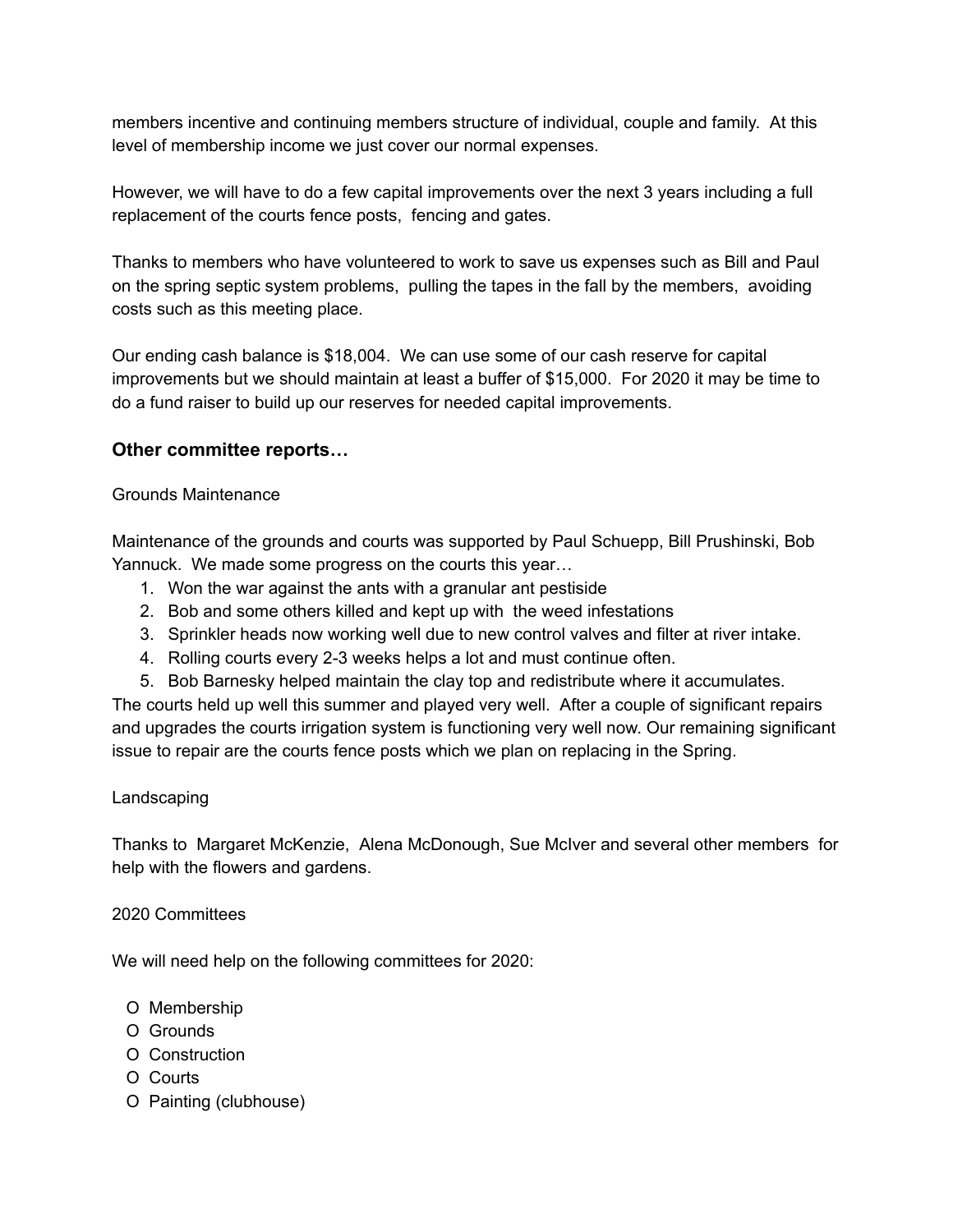- O Tournaments
- O Ladies Organized Play
- O Mens Organized Play
- O Kids / Youth Programs
- O Fund Raising

Please consider helping out on some of these important activities for the club.

## **VOTE will be for 2020 JTC Officers**

The officers of the JTC shall be elected for a term of one year by the voting membership at the Annual Meeting. In the event of the inability of any elected officer or director to serve, the EC shall appoint a replacement. JTC will have three Directors, who serve no more than three years each on a revolving basis.

The 2019 Directors served as the nominating committee for the new proposed officers and directors. The following nominees agreed and are anxious to serve in these leadership positions...

*2020 Proposed Executive Committee as selected by the Board of Directors Nominating Committee*

Paul Schuepp for 2020 President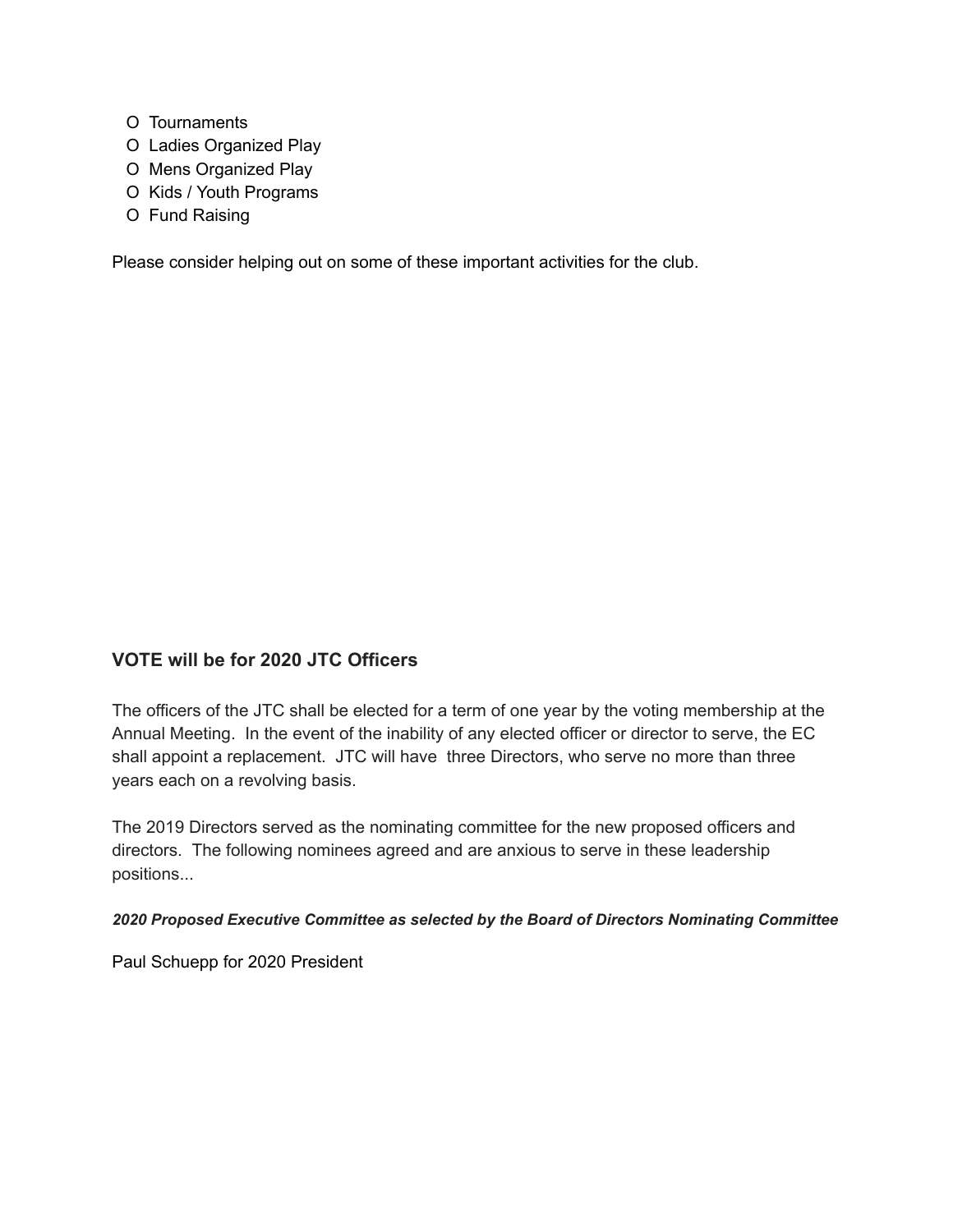

Paul has been a member at JTC for 4 years and was VP in 2017, 2018 and President 2019. My aspirations are to grow the club more, nurture a JTC youth program, maintain and enhance the facilities, insure the membership constituents are enjoying tennis, the club, and just are having a lot of fun. I also wish to see more younger members join JTC and build an enthusiasm that approaches the level of tennis JTC and the Valley experienced during the "Volvo Tournament Days". Let's take advantage of our JTC precious asset of the Valley and enjoy the Valley life!

Paul Pacenka for 2020 Vice President



Tennis Player | Adaptive Ski instructor | Business Development for Security Software. Looking forward to keeping tennis alive in the Valley for many years to come.

Judi Crofts for 2020 Treasurer



I love tennis, and can find my way around the accounting process. I have been in the valley for 30 years, and am so happy to have joined the JTC. I have met so many nice and welcoming people.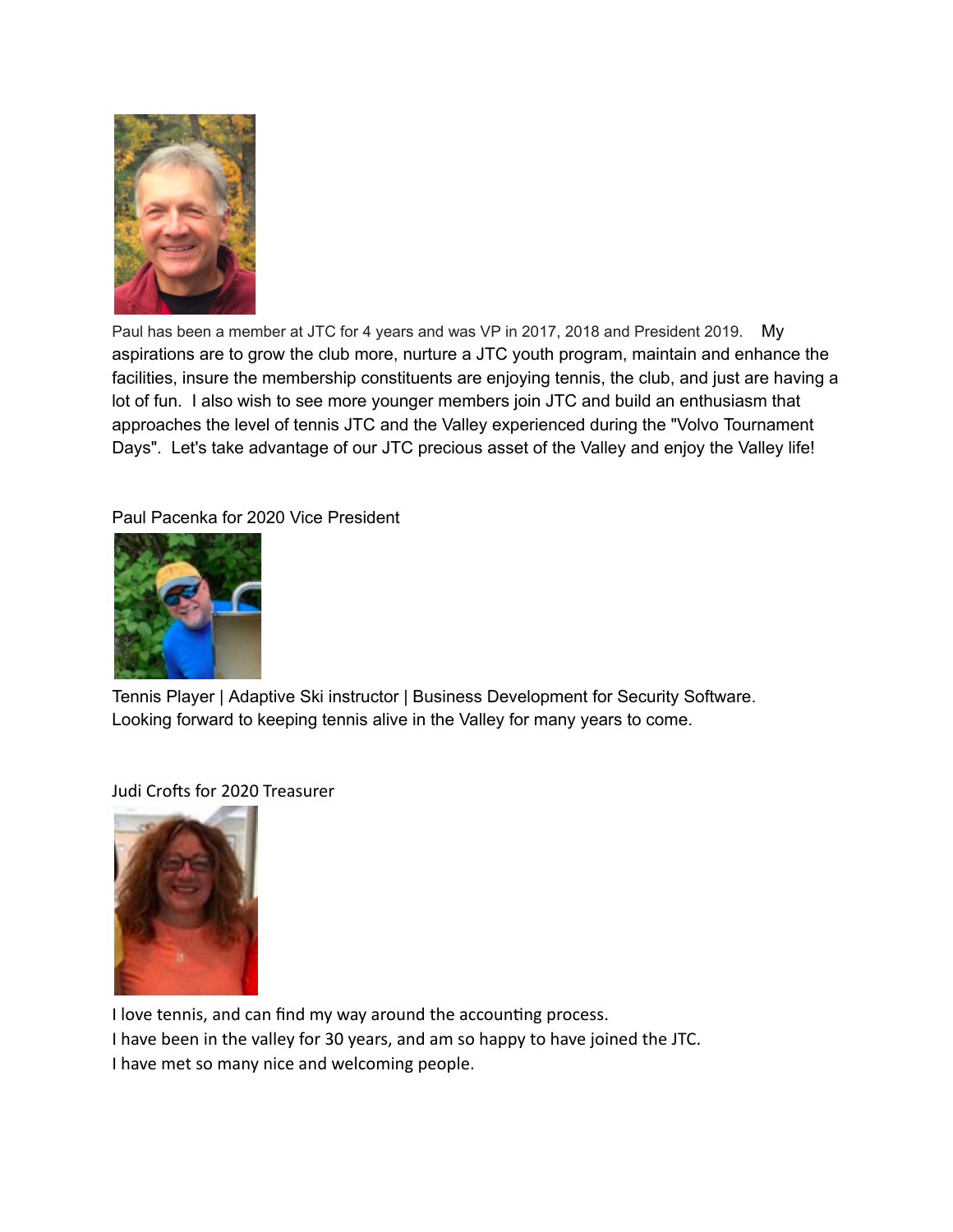I am more than willing to do the job and promote tennis whenever possible, and especially the jewel that is JTC. And, last but not least look forward to assisting "El Presidente" in whatever he needs to keep this club in a forward motion. It truly is a jewel.

Julie Conlon for 2020 Secretary



Tennis enthusiast, ski coach, and account executive for merchant services. Very passionate about growing tennis in the Valley, it is such a great sport, physically, mentally, and socially. Let's keep it alive!!

...

The board of directors consists of Robin Kosstrin (for 2020 year 3), JJ Green (for 2020 year 2), and Alli Hefferan (for 2020 year 2). A board member appointee is good for 3 years service. For 2020 no board members are expired so no need for a new board member appointment.

**Thank you to the current JTC officers, Paul as President, Bill Prushinski VP, Terry Butler Treasurer and Margaret McKenzie Secretary. They dedicated their work for the club in 2019 and their time to helping operate and make the club and its membership successful.**

### LETS VOTE

We have a valid quorum of members, min. 22 (10%), to make a vote, which includes proxy votes we have received.

I call for a member of the club to make a motion to vote on the 2020 executive committee nominees? Note member who made the motion.

And I need a second motion. Note member who made the second motion.